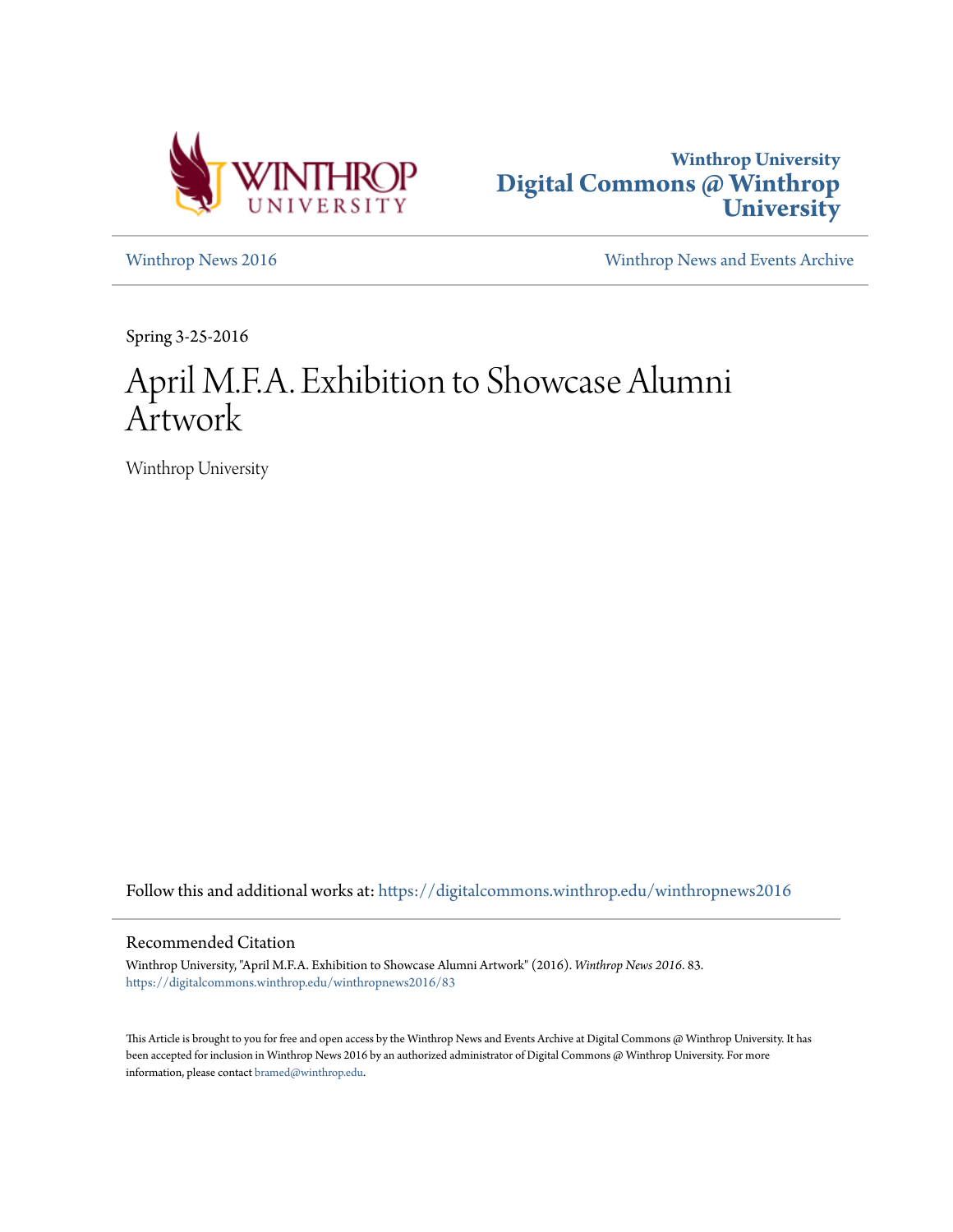

03/25/2016

**AFFAIRS ATHLETICS GIVING**

**ABOUT ADMISSIONS & AID ACADEMICS STUDENT**

**C** SHARE

- 89 年 -

All News Archives

RSS News Feeds

Winthrop in the News

## **April M.F.A. Exhibition to Showcase Alumni Artwork**

### **Quick Facts**

**The M.F.A. Alumni Exhibition will open with a** free public reception April 16, 6:30-11 p.m. at Hart-Witzen Gallery in Charlotte.

**Fourteen alumni and one Winthrop student will** feature their work in the April exhibition.



Foozhan Kashkooli





Janice Mueller

ROCK HILL, SOUTH CAROLINA – **Winthrop M.F.A. alumni** have organized an exhibition featuring the work of 15 of their colleagues to celebrate the university's program. The Winthrop M.F.A. Alumni Exhibition will host a **free public reception April 16** from 6:30-11 p.m. at Hart-Witzen Gallery in Charlotte, North Carolina. Charlotte musician Tom Billotto will provide live music.

The **exhibition**, available for viewing at the gallery, will feature pieces by the following Winthrop graduates:

- Charlotte Coolik '15, M.F.A. (Charlotte)
- Joshua Cornwell '10, M.F.A. (Charlotte)
- Meg Crowley '13, M.F.A. (Charlotte)
- Andrew Davis '14, M.F.A. (Charlotte)
- Jennifer Parham Gilomen '93, '04, M.A.T., M.F.A. (Clover)
- Lee Ann Harrison '16 (Mooresville, North Carolina)
- Jonathan Hoffman '13, M.F.A. (Rock Hill)
- Foozhan Kashkooli '15, M.F.A. (Charlotte)
- Janet Lasher '13, M.F.A. (Charlotte)
- Dean Mobley '15, M.F.A. (York)
- Janice Mueller '99, M.F.A. (Charlotte)
- Tom Seay '16, M.F.A. (Rock Hill)
- James Stratakos '14, M.F.A. (Clover)
- Caroline Rust '97, M.F.A. (Rock Hill)
- Elsa Turner '94, M.F.A. (Rock Hill)

Winthrop's Department of Fine Arts has been one of the most influential leaders in educating artists and scholars throughout the Carolina region for many years. The department has graduated numerous students in the last decades, many of whom exhibit

their work nationally and internationally as professional artists. The Winthrop community of visual arts alumni are actively pursuing careers as art educators, curators, creative managers, studio artists and the like in the U.S. and abroad.

The **exhibition** honors the memory of the late Paul Martyka, beloved artist and teacher at Winthrop since 1979. Opportunities to support Winthrop's **Paul Martyka Scholarship Fund**, which will enable future students to study the discipline Martyka loved, will be available at the April 16 reception. To make a gift before or after the reception, send checks payable to "Winthrop University Foundation" (write "Paul Martyka Scholarship" in the subject line) to:

## Tom Stanley

303 McLaurin Hall Rock Hill, SC 29733

For more information about the **M.F.A. Alumni Exhibition**, visit the exhibition's Facebook event